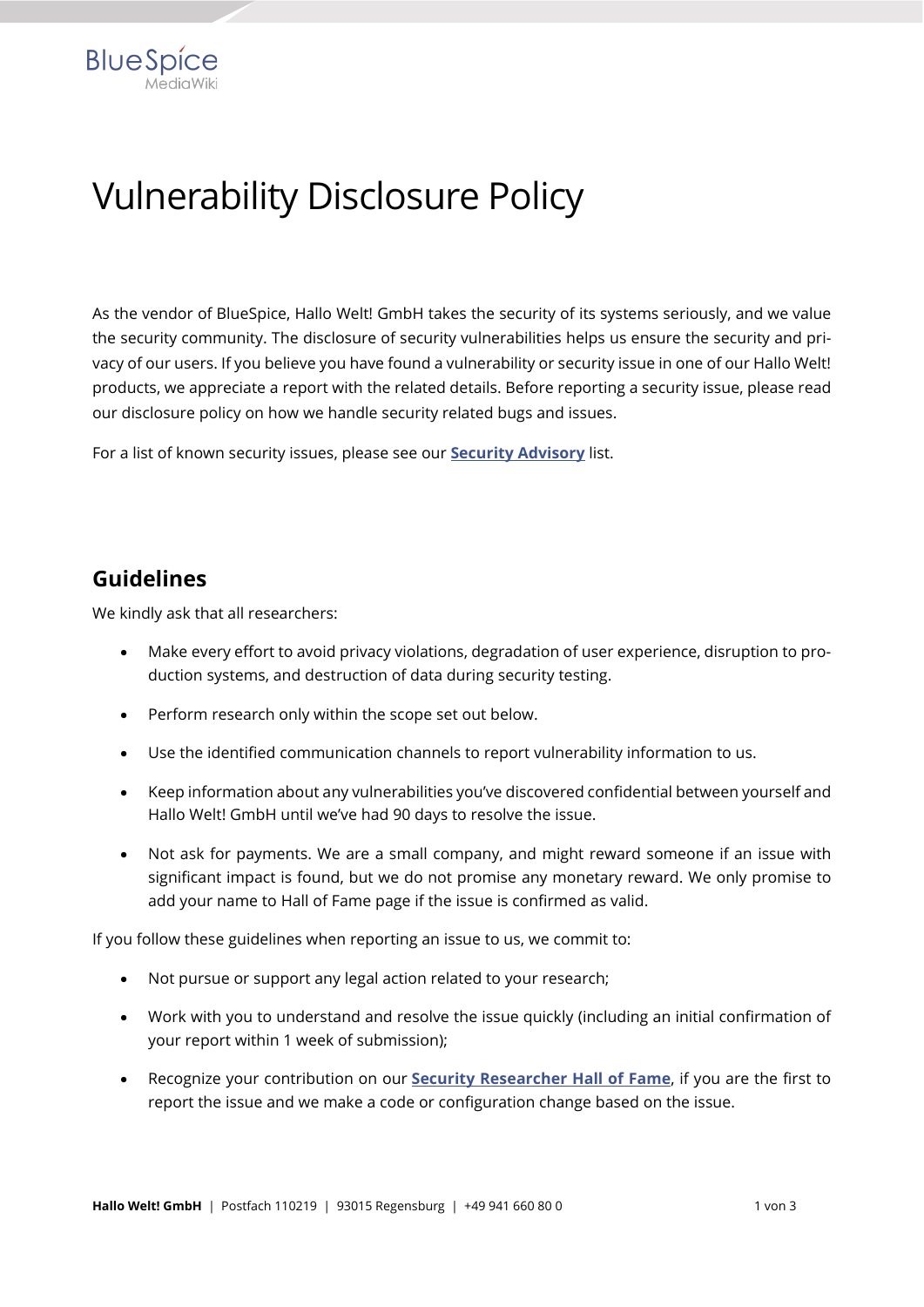

### **Scope**

The main scope of this policy is the development of our software BlueSpice and its deployment in various environments:

- BlueSpice on premise
- BlueSpice Docker
- BlueSpice Cloud
- BlueSpice documentation and demo instances

The following versions of BlueSpice are currently being supported with security updates:

- BlueSpice 4.1.x
- BlueSpice 3.2.x

Furthermore, we value reports about security issues in:

- All repositories maintained by Hallo Welt!
- All services operated by Hallo Welt!

# **Out of Scope**

Any services hosted by 3rd party providers.

Unsupported versions of BlueSpice (see above)

Security issues related to MediaWiki or any 3rd party libraries we build upon. If you find such security issues, please report directly to the appropriate vendors. If in doubt, talk to us and we will point you to those vendors if applicable.

In the interest of the safety of our users, staff, the Internet at large and you as a security researcher, the following test types are excluded from scope:

- Findings from physical testing such as office access (e.g. open doors, tailgating)
- Findings derived primarily from social engineering (e.g. phishing, vishing)
- Findings from applications or systems not listed in the 'Scope' section
- UI and UX bugs and spelling mistakes
- Network level Denial of Service (DoS/DDoS) vulnerabilities

If you are unsure whether something is out of scope, feel free to contact us via **[security@bluespice.com](mailto:security@bluespice.com)**.